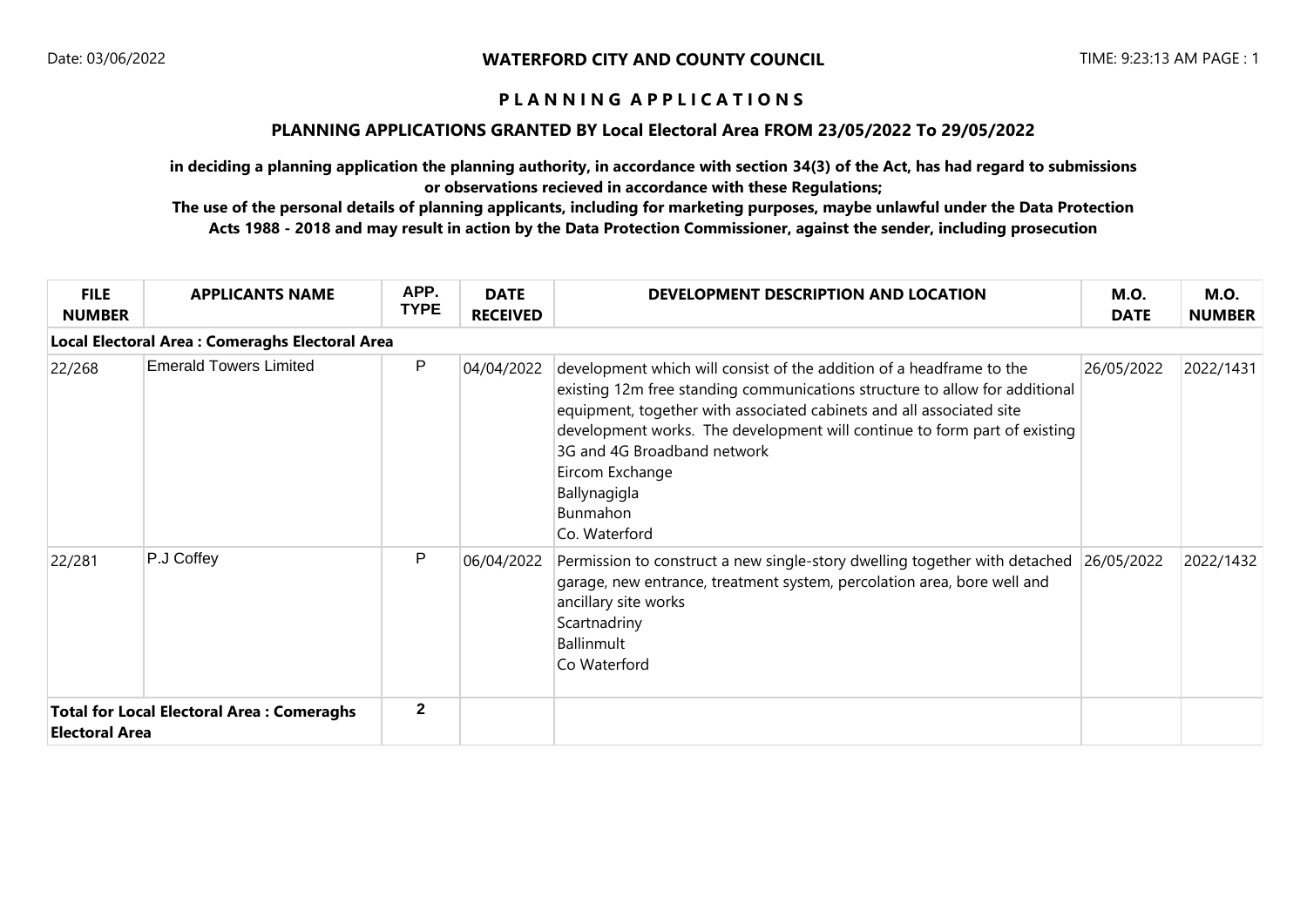#### **PLANNING APPLICATIONS GRANTED BY Local Electoral Area FROM 23/05/2022 To 29/05/2022**

**in deciding a planning application the planning authority, in accordance with section 34(3) of the Act, has had regard to submissions or observations recieved in accordance with these Regulations;**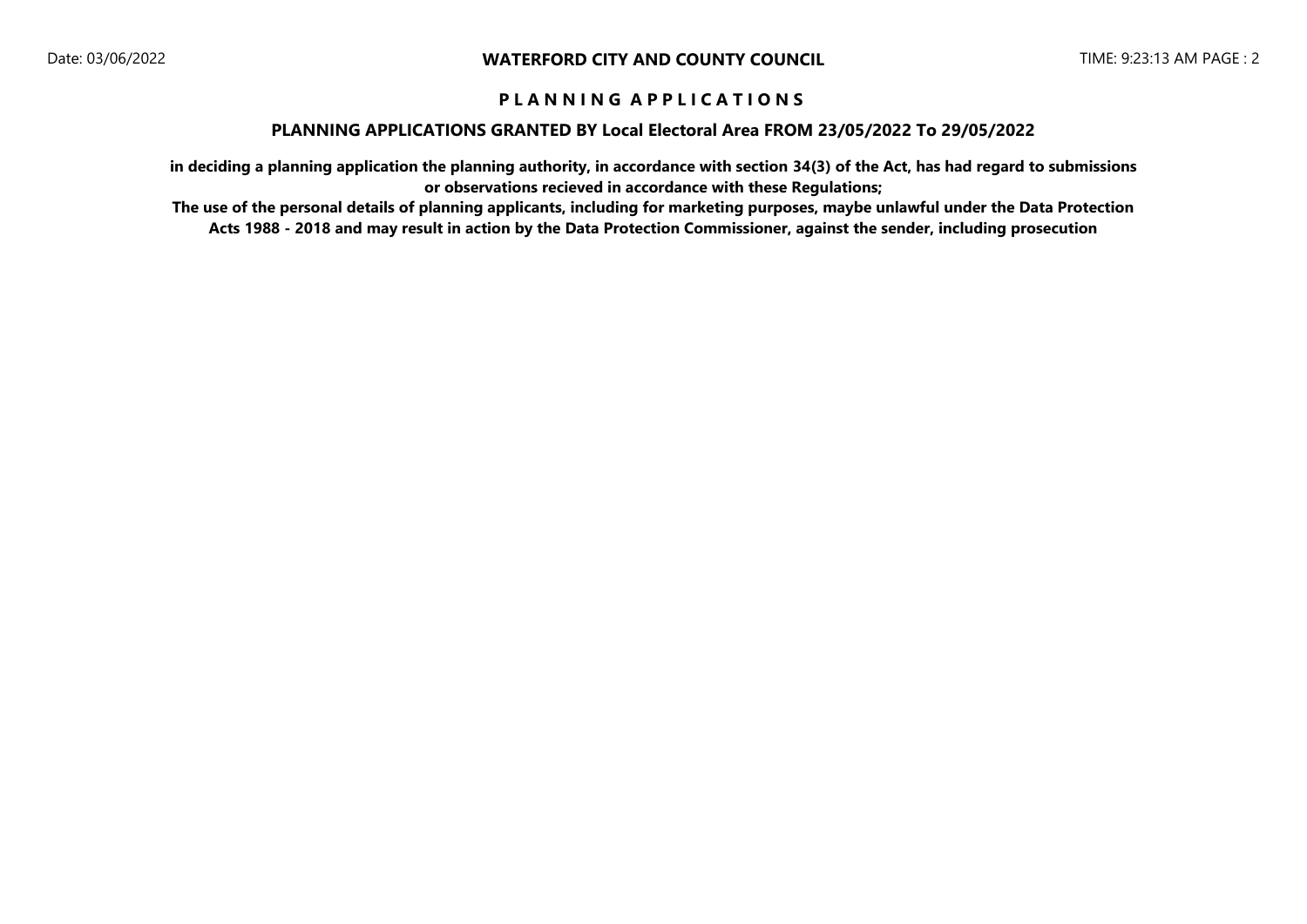#### **PLANNING APPLICATIONS GRANTED BY Local Electoral Area FROM 23/05/2022 To 29/05/2022**

**in deciding a planning application the planning authority, in accordance with section 34(3) of the Act, has had regard to submissions or observations recieved in accordance with these Regulations;**

| <b>FILE</b><br><b>NUMBER</b> | <b>APPLICANTS NAME</b>                                   | APP.<br><b>TYPE</b> | <b>DATE</b><br><b>RECEIVED</b> | DEVELOPMENT DESCRIPTION AND LOCATION                                                                                                                                                        | <b>M.O.</b><br><b>DATE</b> | <b>M.O.</b><br><b>NUMBER</b> |
|------------------------------|----------------------------------------------------------|---------------------|--------------------------------|---------------------------------------------------------------------------------------------------------------------------------------------------------------------------------------------|----------------------------|------------------------------|
|                              | Local Electoral Area : Dungarvan- Lismore Electoral Area |                     |                                |                                                                                                                                                                                             |                            |                              |
| 22/50                        | Rosarie Dwane                                            | R.                  | 27/01/2022                     | INDEFINITE RETENTION of the part conversion of an original outhouse to<br>granny flat<br>Bawnabraher<br>Dungarvan<br>Co. Waterford                                                          | 23/05/2022                 | 2022/1385                    |
| 22/113                       | Anne Fennell & David Shiels                              | P                   | 16/02/2022                     | the construction of a new single storey house, a garage, a waste water<br>treatment system and an entrance along with all associated site works<br>Garranbaun<br>Dungarvan<br>Co. Waterford | 24/05/2022                 | 2022/1392                    |
| 22/250                       | <b>Claire Fennell</b>                                    | P                   | 31/03/2022                     | the construction of a new single storey house, a garage, a waste water<br>treatment system and an entrance along with all associated site works<br>Garranbane<br>Dungarvan<br>Co. Waterford | 24/05/2022                 | 2022/1403                    |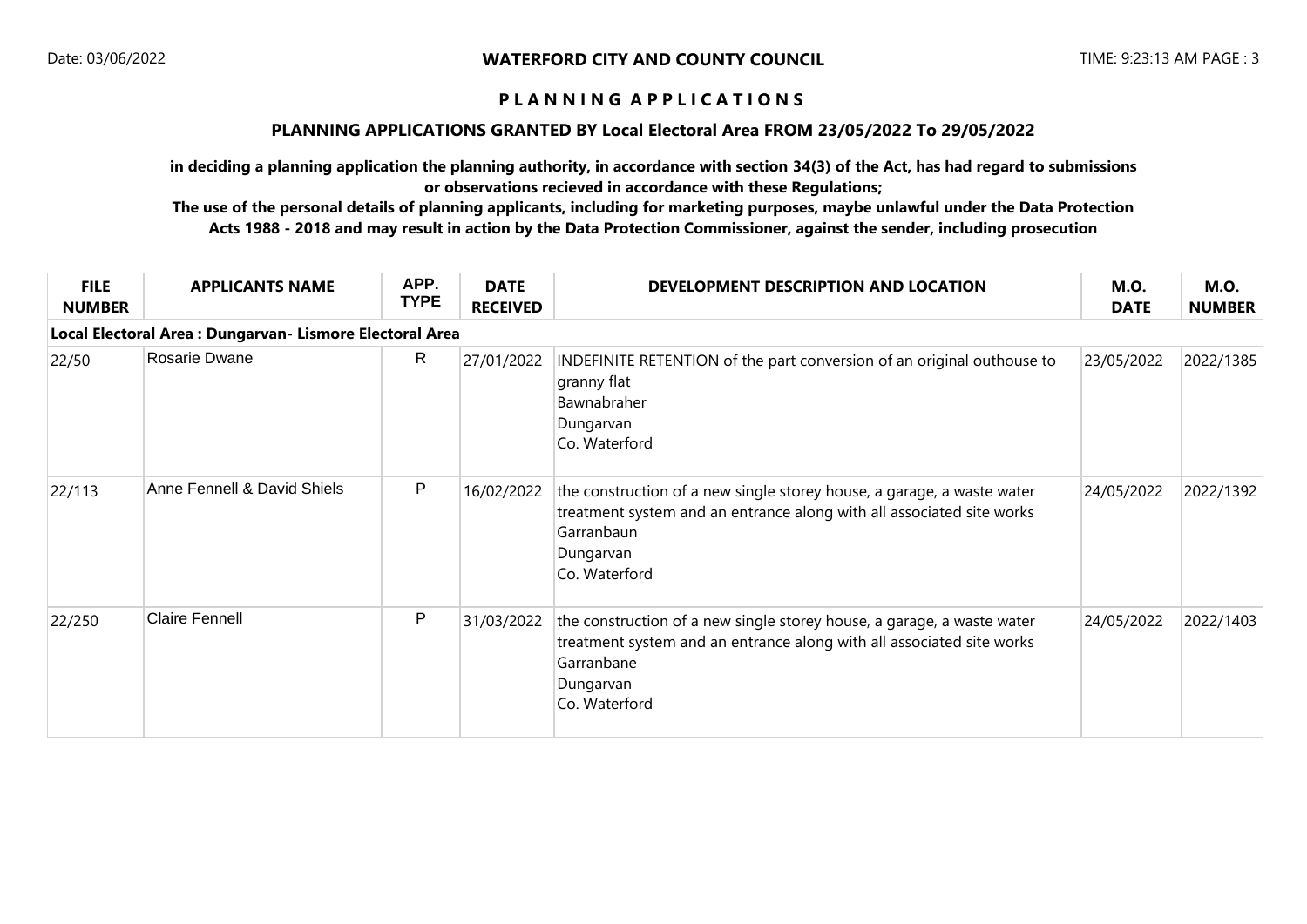#### **PLANNING APPLICATIONS GRANTED BY Local Electoral Area FROM 23/05/2022 To 29/05/2022**

**in deciding a planning application the planning authority, in accordance with section 34(3) of the Act, has had regard to submissions or observations recieved in accordance with these Regulations;**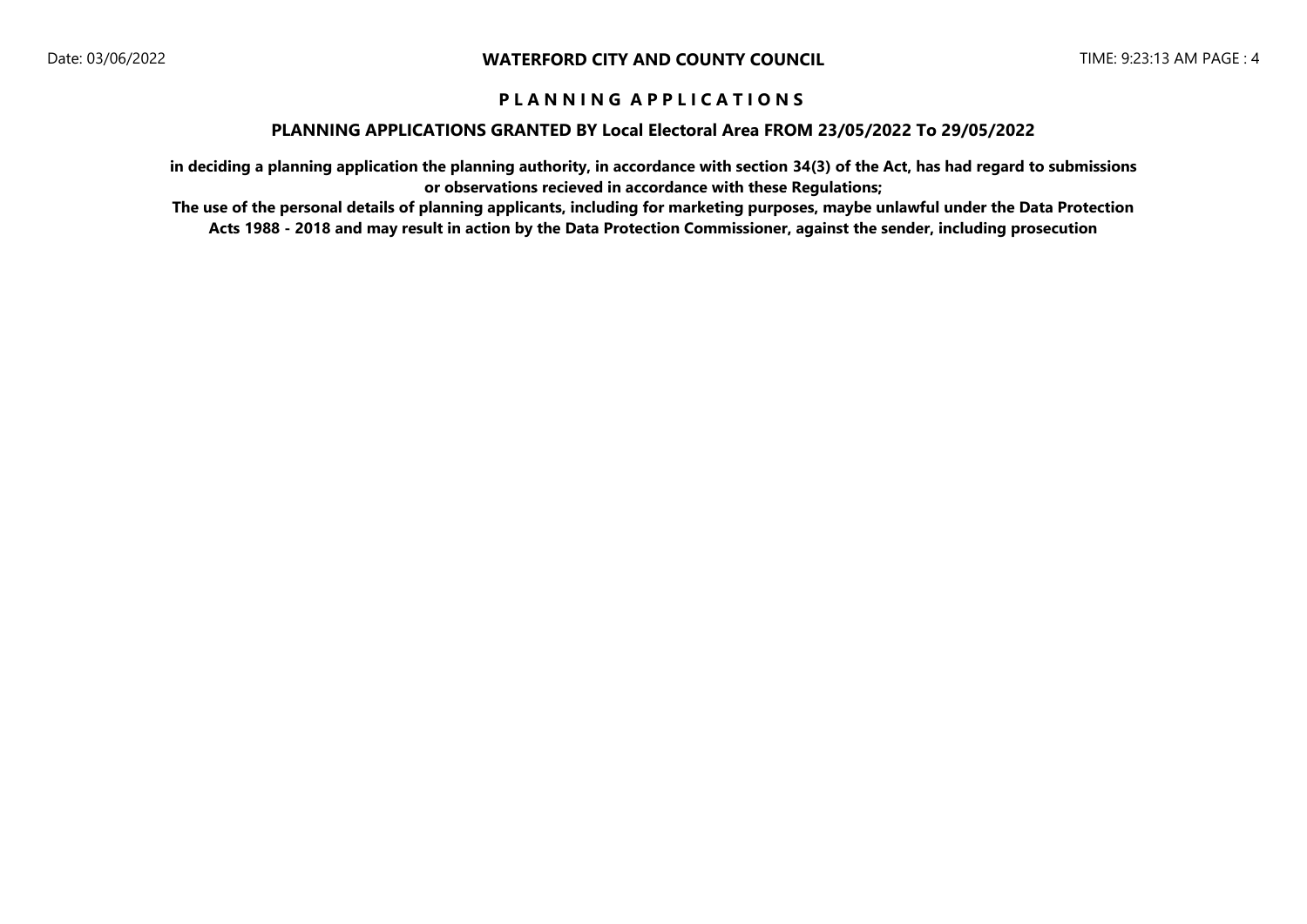### **PLANNING APPLICATIONS GRANTED BY Local Electoral Area FROM 23/05/2022 To 29/05/2022**

**in deciding a planning application the planning authority, in accordance with section 34(3) of the Act, has had regard to submissions or observations recieved in accordance with these Regulations;**

| <b>FILE</b><br><b>NUMBER</b> | <b>APPLICANTS NAME</b> | APP.<br><b>TYPE</b> | <b>DATE</b><br><b>RECEIVED</b> | DEVELOPMENT DESCRIPTION AND LOCATION                                                                                                                                                                                                                                                                                                                                                                                                    | <b>M.O.</b><br><b>DATE</b> | <b>M.O.</b><br><b>NUMBER</b> |
|------------------------------|------------------------|---------------------|--------------------------------|-----------------------------------------------------------------------------------------------------------------------------------------------------------------------------------------------------------------------------------------------------------------------------------------------------------------------------------------------------------------------------------------------------------------------------------------|----------------------------|------------------------------|
| 22/252                       | Tim Manning            | P                   | 31/03/2022                     | the change of use of the 2 no. existing residential apartments to a single<br>domestic dwelling. This is a change from planning permission P.D. 06/1248.<br>This building is a Proposed Protected Structure.<br><b>VEC Building</b><br><b>Barrack Street</b><br>Cappoquin<br>Co. Waterford                                                                                                                                              | 23/05/2022                 | 2022/1382                    |
| 22/259                       | Denis O'Donnell        | P                   | 01/04/2022                     | Domestic well for Domestic House previously granted under Planning<br>Register 21/999<br>Deerpark East<br>Lismore<br>Co. Waterford                                                                                                                                                                                                                                                                                                      | 23/05/2022                 | 2022/1383                    |
| 22/262                       | Paul & Denise Breen    | P                   | 01/04/2022                     | (1) the conversion of the existing attic into habitable accommodation (2) the $24/05/2022$<br>addition and alteration of window and door opes at ground floor and first<br>floor level (3) the construction of a single storey extension to the rear of the<br>existing house (4) the construction of a porch to the front of the existing<br>house along with all associated site works<br>Knockateemore<br>Dungarvan<br>Co. Waterford |                            | 2022/1391                    |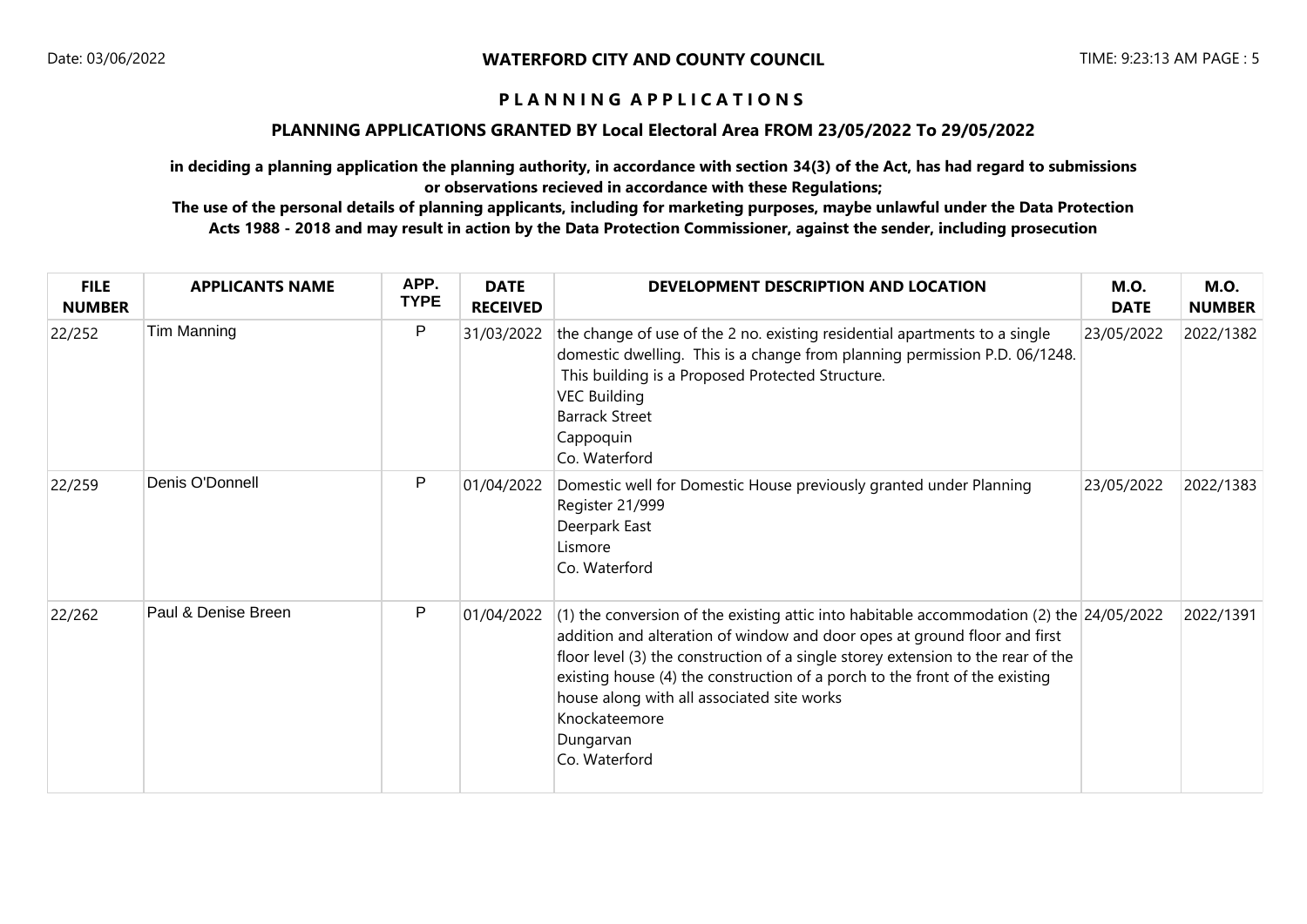#### **PLANNING APPLICATIONS GRANTED BY Local Electoral Area FROM 23/05/2022 To 29/05/2022**

**in deciding a planning application the planning authority, in accordance with section 34(3) of the Act, has had regard to submissions or observations recieved in accordance with these Regulations;**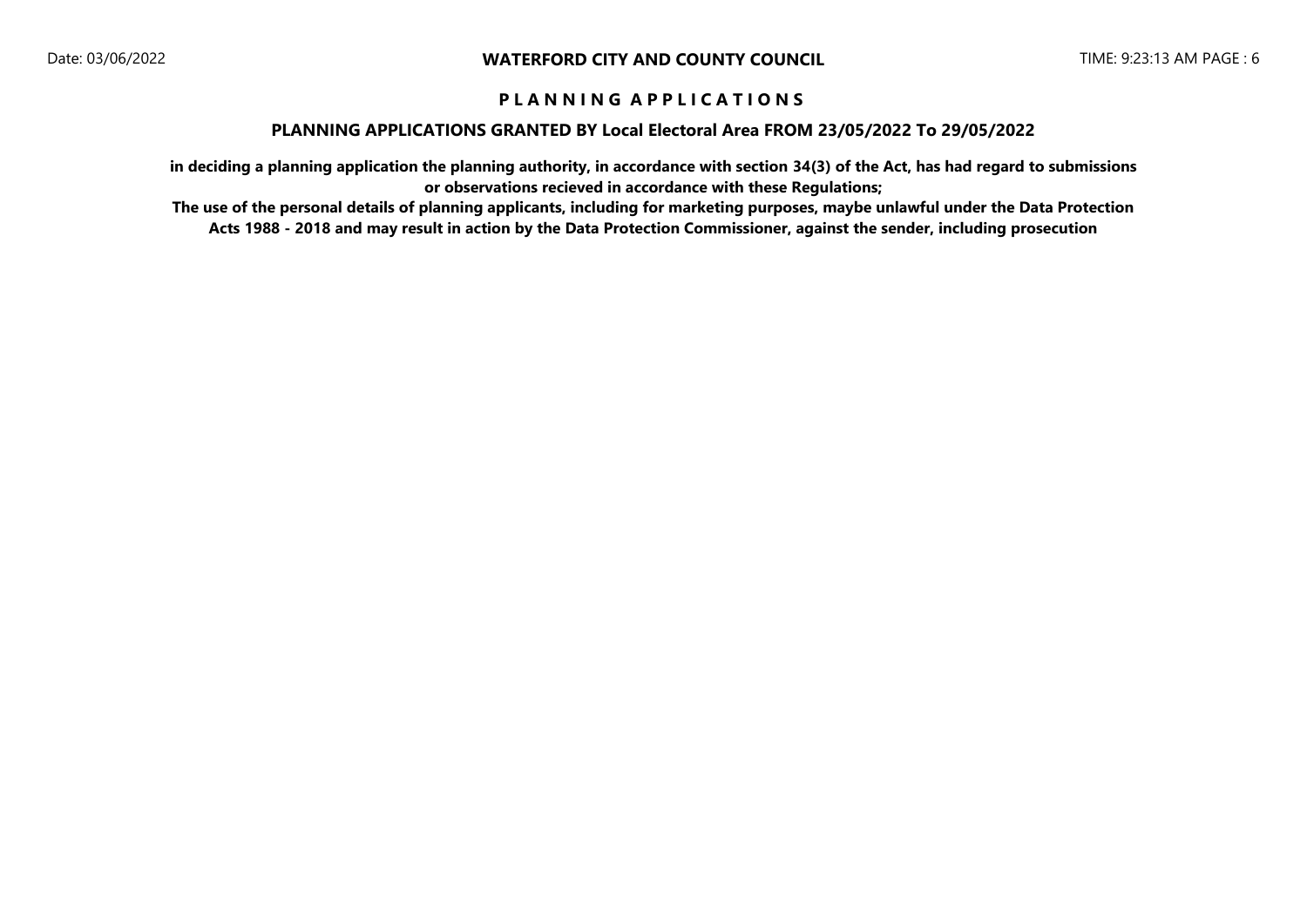### **PLANNING APPLICATIONS GRANTED BY Local Electoral Area FROM 23/05/2022 To 29/05/2022**

**in deciding a planning application the planning authority, in accordance with section 34(3) of the Act, has had regard to submissions or observations recieved in accordance with these Regulations;**

| <b>FILE</b><br><b>NUMBER</b> | <b>APPLICANTS NAME</b>         | APP.<br><b>TYPE</b> | <b>DATE</b><br><b>RECEIVED</b> | DEVELOPMENT DESCRIPTION AND LOCATION                                                                                                                                                                                                                                                                                                                                                                                                                                                                                                                                                                                                                                                                                                                                                 | <b>M.O.</b><br><b>DATE</b> | <b>M.O.</b><br><b>NUMBER</b> |
|------------------------------|--------------------------------|---------------------|--------------------------------|--------------------------------------------------------------------------------------------------------------------------------------------------------------------------------------------------------------------------------------------------------------------------------------------------------------------------------------------------------------------------------------------------------------------------------------------------------------------------------------------------------------------------------------------------------------------------------------------------------------------------------------------------------------------------------------------------------------------------------------------------------------------------------------|----------------------------|------------------------------|
| 22/263                       | Margaret Curran                | P                   | 01/04/2022                     | $(1)$ the partial alteration of the existing site boundaries and $(2)$ the<br>decommissioning of the existing waste water treatment system and the<br>construction of an upgraded waste water treatment system along with all<br>associated site works<br>Kilgrovan<br>Dungarvan<br>Co. Waterford                                                                                                                                                                                                                                                                                                                                                                                                                                                                                    | 24/05/2022                 | 2022/1410                    |
| 22/264                       | Conor Phelan Construction Ltd. | P                   | 01/04/2022                     | change of use and refurbishment of an existing two-storey derelict stone<br>outbuilding to a two storey dwelling house unit with proposed single storey<br>extension to rear of same which will serve as secondary accommodation to<br>the in-situ primary residence within the site of an existing thatch dwelling<br>house unit. A new wastewater treatment system is proposed and will be<br>shared by the primary and secondary units. Alterations to an existing<br>roadside entrance to the property is proposed together with boundary<br>treatments and all other associated site works. This development consists<br>of development within the curtilage of a protected structure under RPS No.<br>719 and NIAH No. 22903023<br>Ballyduffmore<br>Dungarvan<br>Co. Waterford | 24/05/2022                 | 2022/1394                    |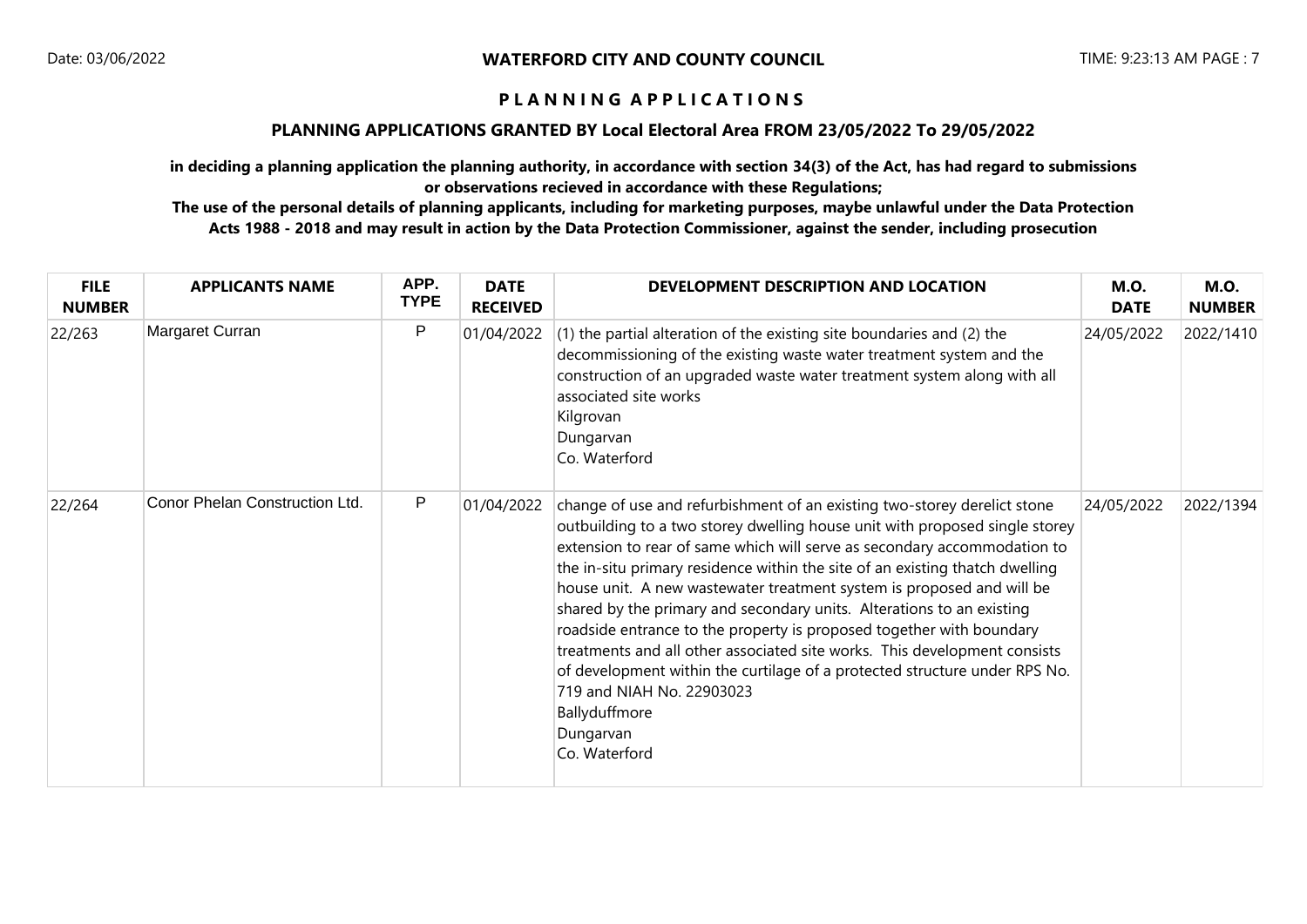#### **PLANNING APPLICATIONS GRANTED BY Local Electoral Area FROM 23/05/2022 To 29/05/2022**

**in deciding a planning application the planning authority, in accordance with section 34(3) of the Act, has had regard to submissions or observations recieved in accordance with these Regulations;**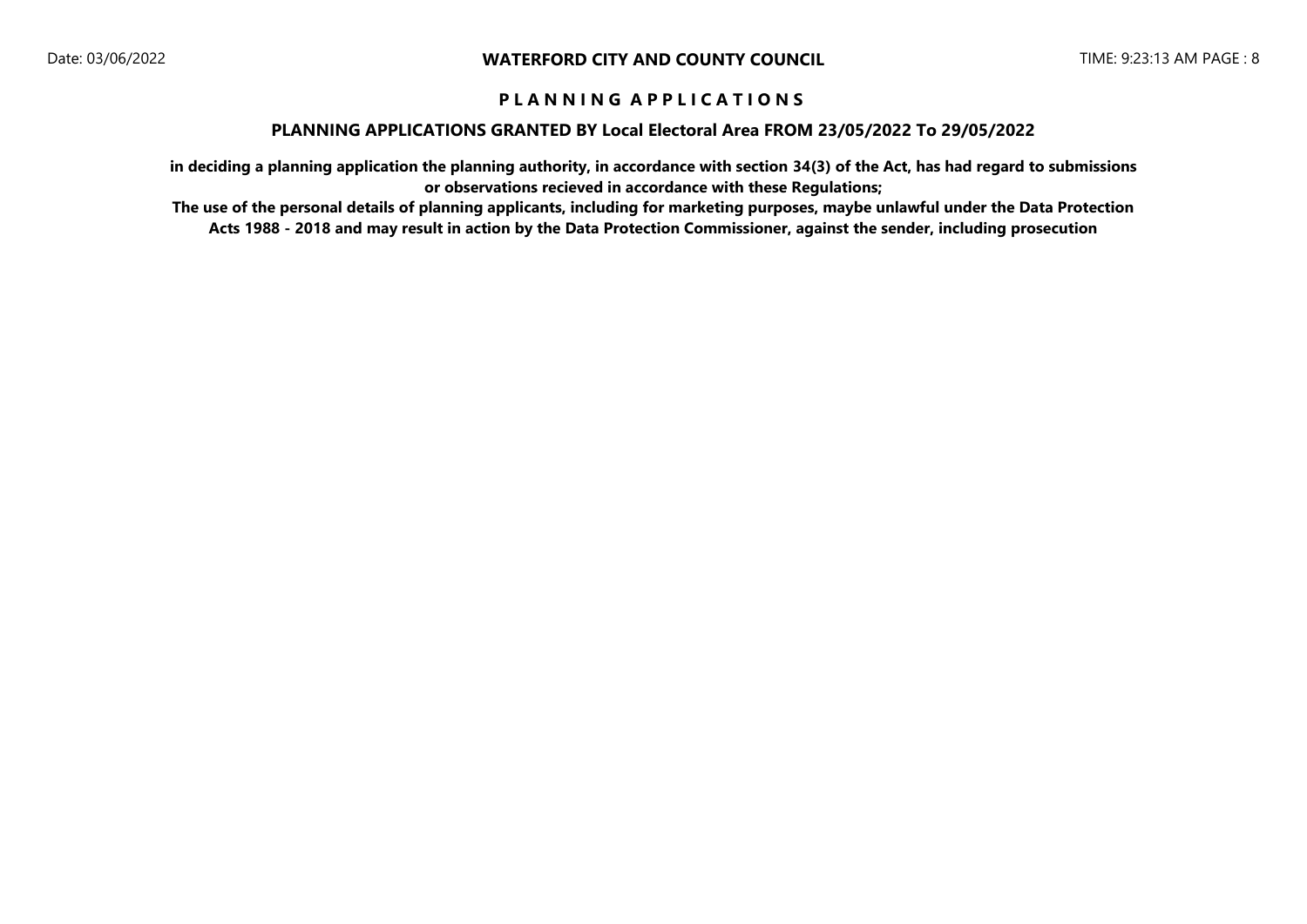#### **PLANNING APPLICATIONS GRANTED BY Local Electoral Area FROM 23/05/2022 To 29/05/2022**

**in deciding a planning application the planning authority, in accordance with section 34(3) of the Act, has had regard to submissions or observations recieved in accordance with these Regulations;**

| <b>FILE</b><br><b>NUMBER</b>                                                | <b>APPLICANTS NAME</b>                          | APP.<br><b>TYPE</b> | <b>DATE</b><br><b>RECEIVED</b> | DEVELOPMENT DESCRIPTION AND LOCATION                                                                                                                                                                                                                                                                           | <b>M.O.</b><br><b>DATE</b> | <b>M.O.</b><br><b>NUMBER</b> |
|-----------------------------------------------------------------------------|-------------------------------------------------|---------------------|--------------------------------|----------------------------------------------------------------------------------------------------------------------------------------------------------------------------------------------------------------------------------------------------------------------------------------------------------------|----------------------------|------------------------------|
| 22/267                                                                      | FBA Laboratories Ltd.                           | P                   | 04/04/2022                     | construct soil and grass sample storage building<br>Carrigeen Industrial Estate<br>Carrigeen Td<br>Cappoquin<br>Co. Waterford                                                                                                                                                                                  | 26/05/2022                 | 2022/1430                    |
| 22/276                                                                      | Cappoquin Community<br>Development Company Ltd. | P                   | 01/04/2022                     | the extension of an existing outdoor play area to creche facility by means of 24/05/2022<br>a raised platform to the south east side elevation of the building together<br>with associated screen fencing and all ancillary site works<br>Cappoquin Community Centre<br>Twig Bog<br>Cappoquin<br>Co. Waterford |                            | 2022/1396                    |
| Total for Local Electoral Area: Dungarvan-<br><b>Lismore Electoral Area</b> |                                                 | 10                  |                                |                                                                                                                                                                                                                                                                                                                |                            |                              |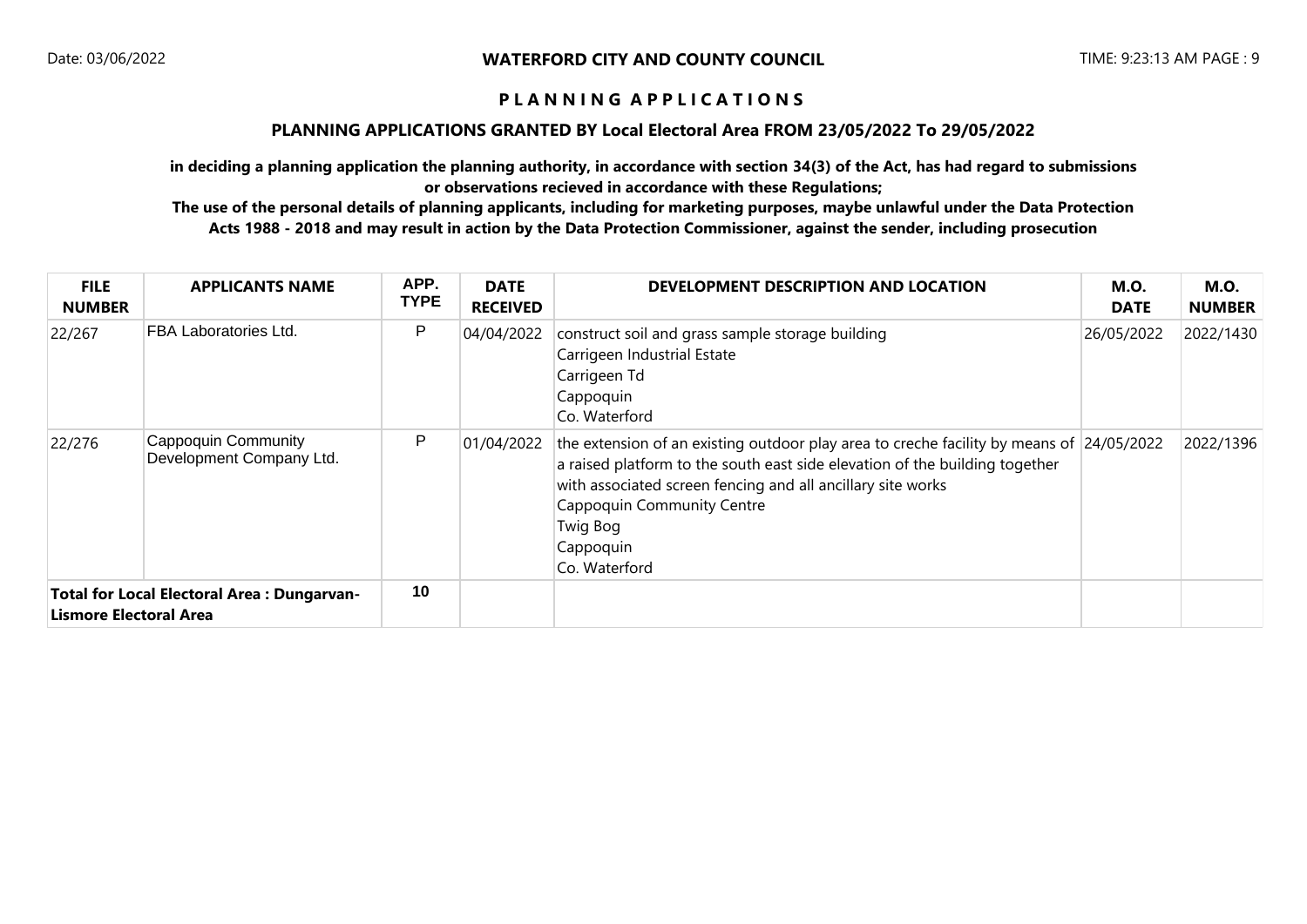#### **PLANNING APPLICATIONS GRANTED BY Local Electoral Area FROM 23/05/2022 To 29/05/2022**

**in deciding a planning application the planning authority, in accordance with section 34(3) of the Act, has had regard to submissions or observations recieved in accordance with these Regulations;**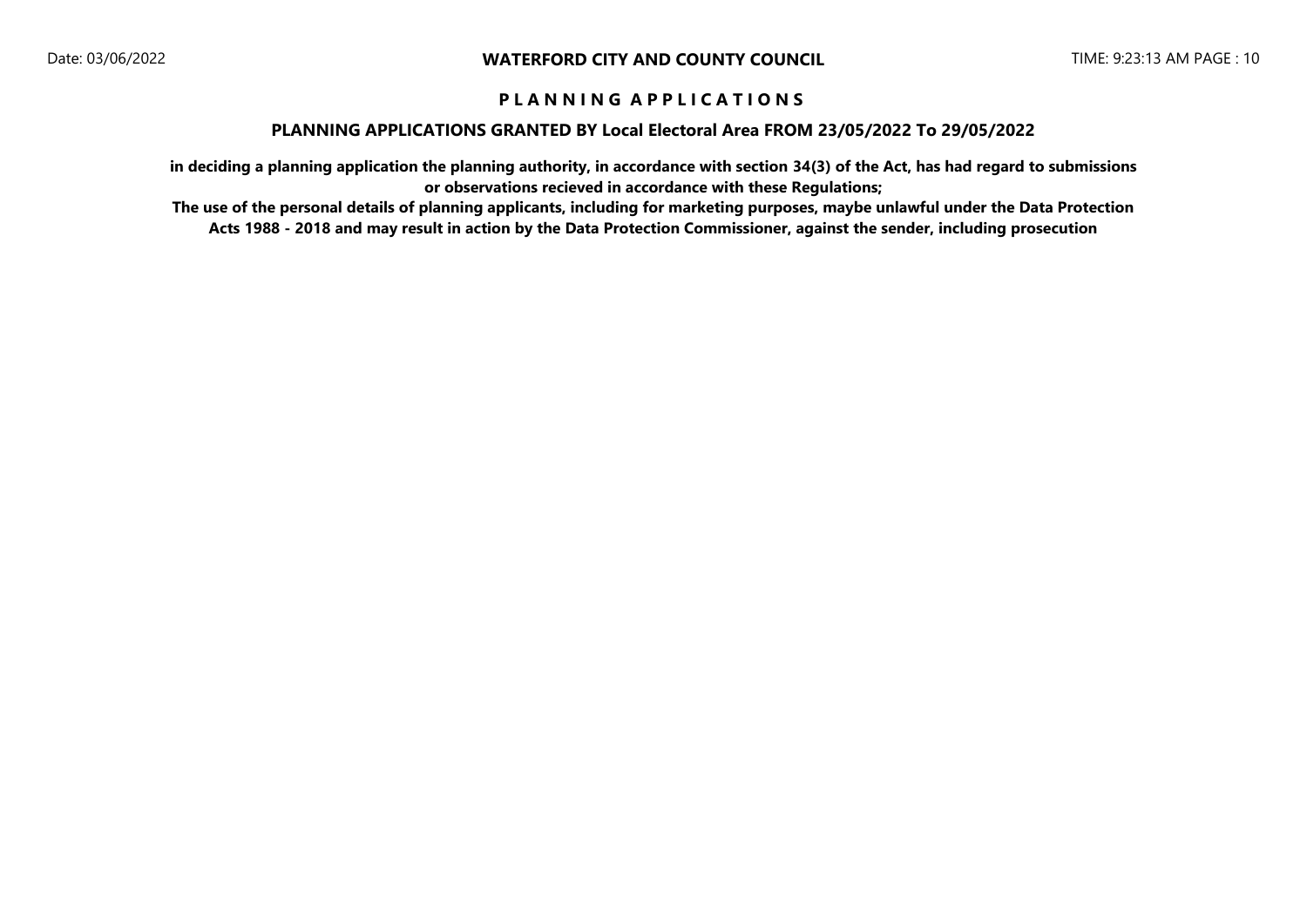### **PLANNING APPLICATIONS GRANTED BY Local Electoral Area FROM 23/05/2022 To 29/05/2022**

**in deciding a planning application the planning authority, in accordance with section 34(3) of the Act, has had regard to submissions or observations recieved in accordance with these Regulations;**

| <b>FILE</b><br><b>NUMBER</b> | <b>APPLICANTS NAME</b>                            | APP.<br><b>TYPE</b> | <b>DATE</b><br><b>RECEIVED</b> | DEVELOPMENT DESCRIPTION AND LOCATION                                                                                                                                                                                                                                                                                                                                                                  | <b>M.O.</b><br><b>DATE</b> | <b>M.O.</b><br><b>NUMBER</b> |
|------------------------------|---------------------------------------------------|---------------------|--------------------------------|-------------------------------------------------------------------------------------------------------------------------------------------------------------------------------------------------------------------------------------------------------------------------------------------------------------------------------------------------------------------------------------------------------|----------------------------|------------------------------|
|                              | Local Electoral Area: Metropolitan Electoral Area |                     |                                |                                                                                                                                                                                                                                                                                                                                                                                                       |                            |                              |
| 22/174                       | Jenny and Eddie Foran                             | P                   | 09/03/2022                     | a new 18m2 first floor extension, consisting of enlarge existing bedroom<br>and relocate bathroom, associated site works and services to existing house<br>7 Woodgreen<br>Hillview<br>Waterford                                                                                                                                                                                                       | 24/05/2022                 | 2022/1397                    |
| 22/257                       | Edele McCusker                                    | R                   | 31/03/2022                     | INDEFINITE RETENTION of as built single storey dining room extension to<br>rear and single storey ensuite extension to side of existing dwelling house,<br>elevational alterations including new velux windows to roof of side<br>elevation and for the construction of outhouses to the rear garden<br>including a shower room off previously approved garage<br>Cove Rd<br>Tramore<br>Co. Waterford | 24/05/2022                 | 2022/1398                    |
| 22/272                       | Emma Whittle                                      | P                   | 04/04/2022                     | construction of a two storey dwelling, garage, site entrance, driveway,<br>wastewater treatment system and percolation area together with all<br>ancillary site works<br>Monamintra<br>Co. Waterford                                                                                                                                                                                                  | 26/05/2022                 | 2022/1434                    |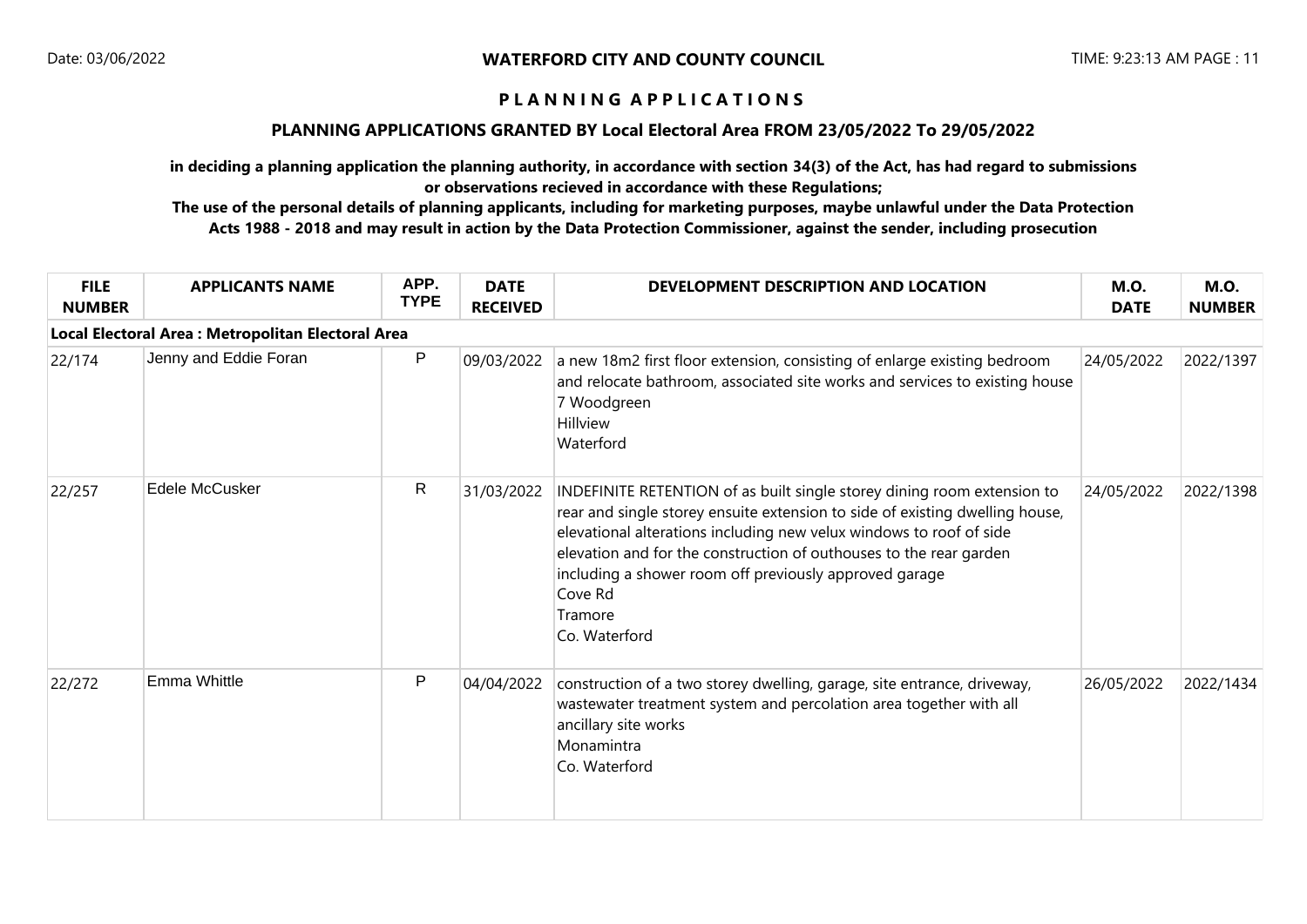#### **PLANNING APPLICATIONS GRANTED BY Local Electoral Area FROM 23/05/2022 To 29/05/2022**

**in deciding a planning application the planning authority, in accordance with section 34(3) of the Act, has had regard to submissions or observations recieved in accordance with these Regulations;**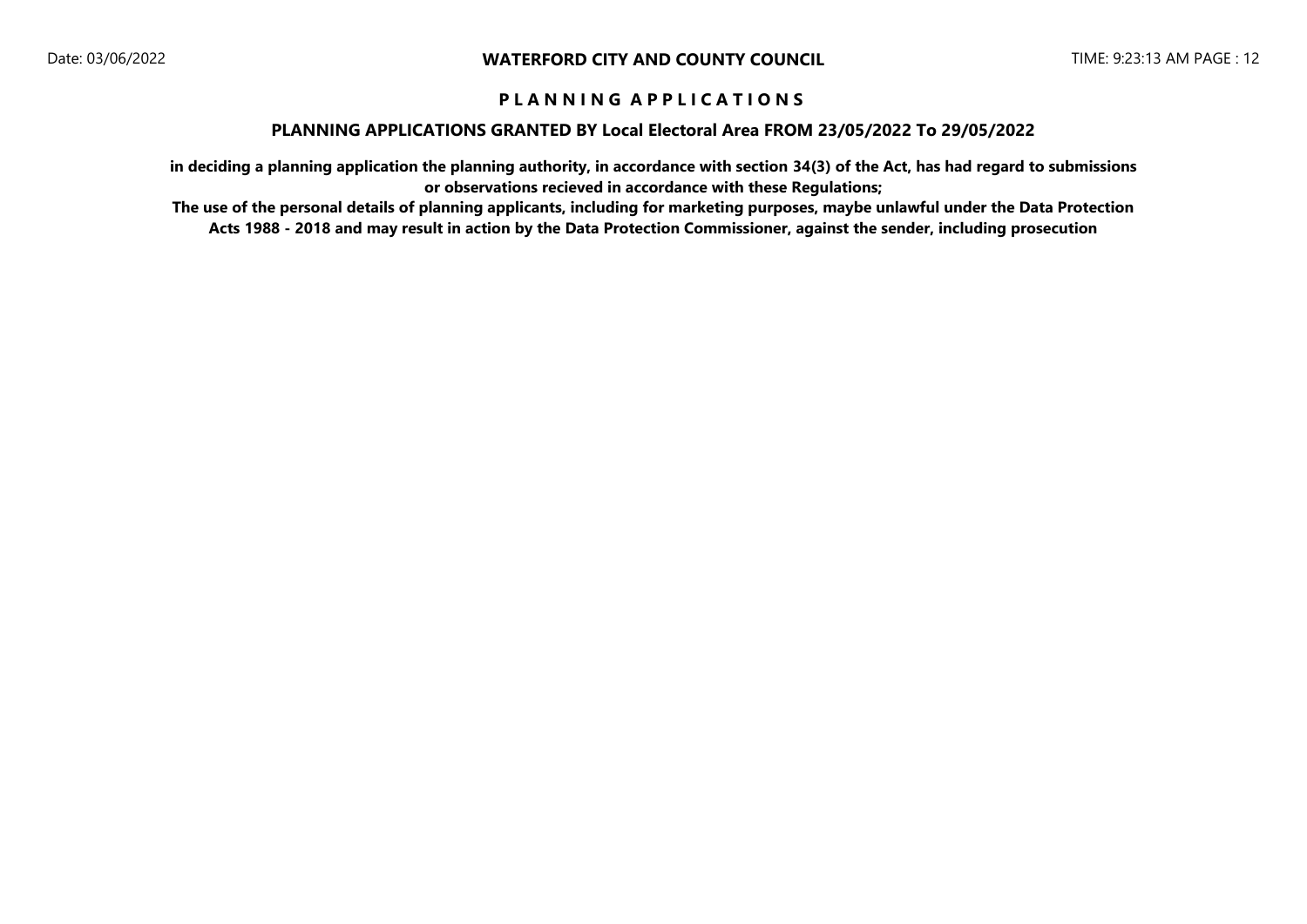### **PLANNING APPLICATIONS GRANTED BY Local Electoral Area FROM 23/05/2022 To 29/05/2022**

**in deciding a planning application the planning authority, in accordance with section 34(3) of the Act, has had regard to submissions or observations recieved in accordance with these Regulations;**

| <b>FILE</b><br><b>NUMBER</b>                                                 | <b>APPLICANTS NAME</b>  | APP.<br><b>TYPE</b> | <b>DATE</b><br><b>RECEIVED</b> | DEVELOPMENT DESCRIPTION AND LOCATION                                                                                                                                                                                                               | <b>M.O.</b><br><b>DATE</b> | <b>M.O.</b><br><b>NUMBER</b> |
|------------------------------------------------------------------------------|-------------------------|---------------------|--------------------------------|----------------------------------------------------------------------------------------------------------------------------------------------------------------------------------------------------------------------------------------------------|----------------------------|------------------------------|
| 22/273                                                                       | Mark Breen              | P                   | 04/04/2022                     | construct a part single storey/part 1.5 storey dwelling along with all<br>associated site development works<br>Site 3<br>Cnoc an Oir<br>Williamstown Road<br>Waterford                                                                             | 26/05/2022                 | 2022/1429                    |
| 22/277                                                                       | Rosie and Louis Sherwin | P                   | 05/04/2022                     | a single storey extension to the side and rear of the existing bungalow<br>dwelling and alteration to the entrance at the front of the property<br>Roncalli<br>Hillside Park<br>Dunmore Road<br>Waterford, X91 H36P                                | 26/05/2022                 | 2022/1433                    |
| 22/279                                                                       | David Flynn Ltd.        | P                   | 06/04/2022                     | the construction of an ESB substation and switch room building, to service<br>the 93 bed Nursing Home (granted planning permission under Pl. Ref. No.<br>18/294), and all associated site development works<br>Newtown<br>Tramore<br>Co. Waterford | 26/05/2022                 | 2022/1438                    |
| <b>Total for Local Electoral Area: Metropolitan</b><br><b>Electoral Area</b> |                         | 6                   |                                |                                                                                                                                                                                                                                                    |                            |                              |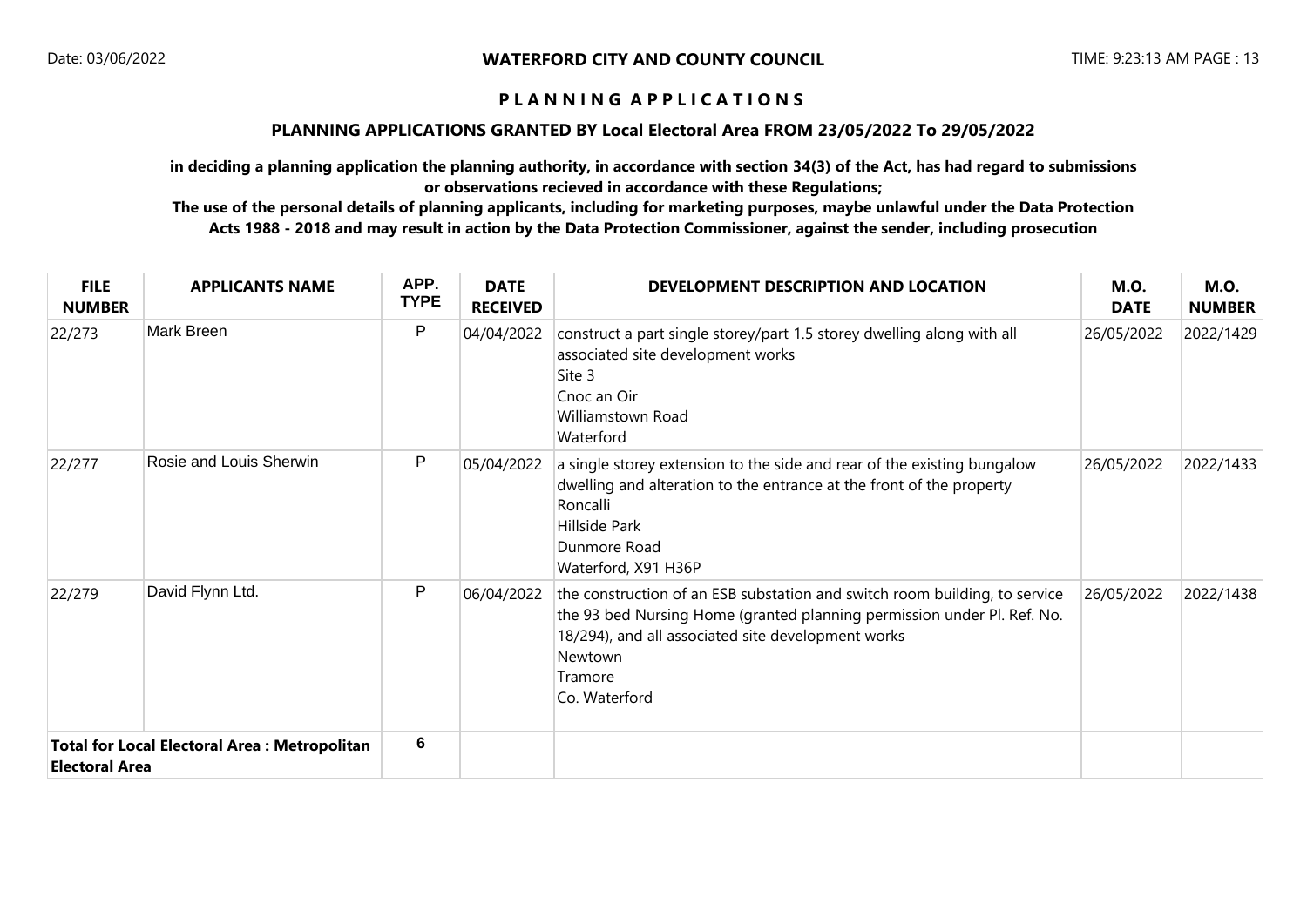#### **PLANNING APPLICATIONS GRANTED BY Local Electoral Area FROM 23/05/2022 To 29/05/2022**

**in deciding a planning application the planning authority, in accordance with section 34(3) of the Act, has had regard to submissions or observations recieved in accordance with these Regulations;**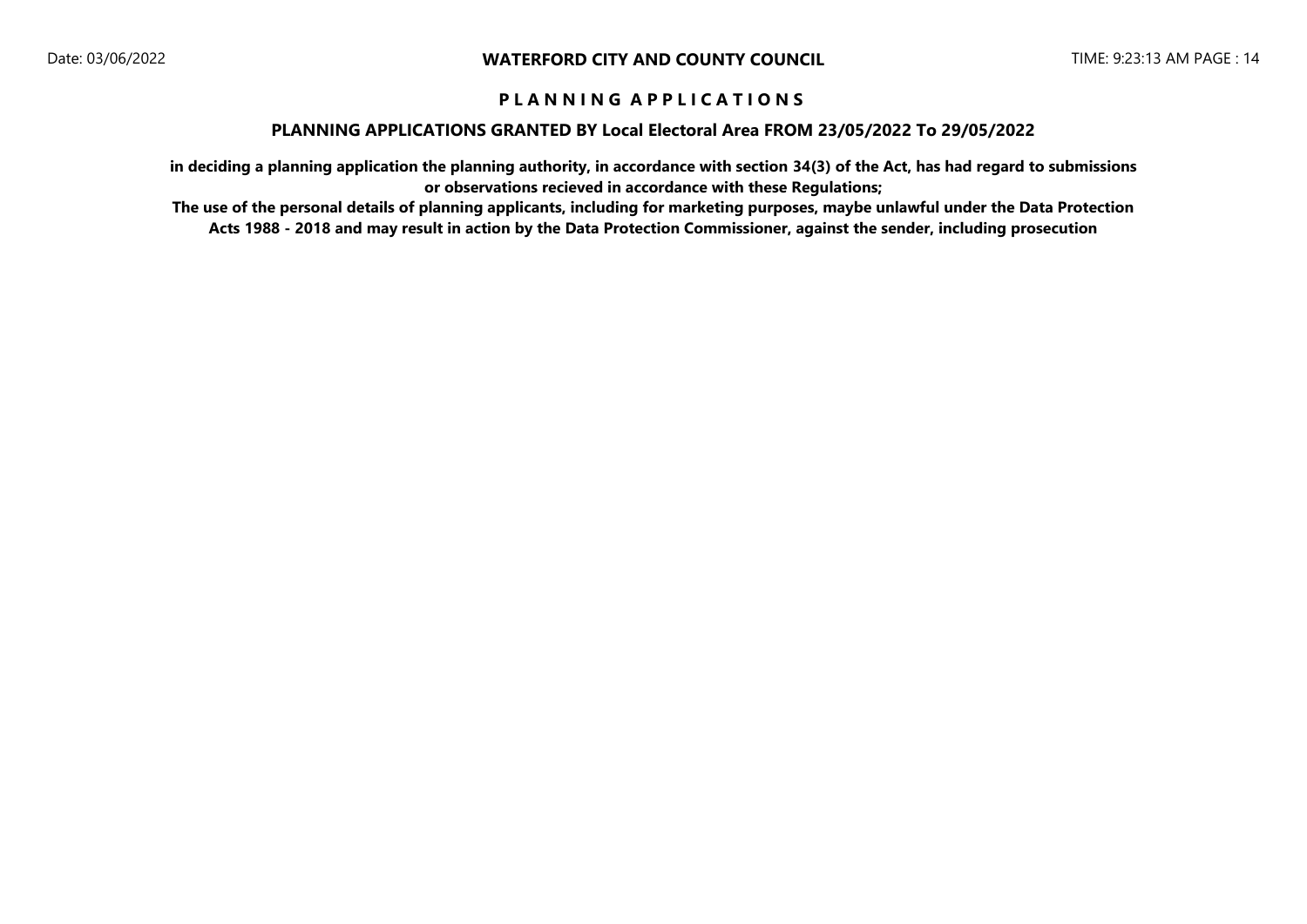#### **PLANNING APPLICATIONS GRANTED BY Local Electoral Area FROM 23/05/2022 To 29/05/2022**

**in deciding a planning application the planning authority, in accordance with section 34(3) of the Act, has had regard to submissions or observations recieved in accordance with these Regulations;**

**The use of the personal details of planning applicants, including for marketing purposes, maybe unlawful under the Data Protection Acts 1988 - 2018 and may result in action by the Data Protection Commissioner, against the sender, including prosecution**

**18 Total:** 

**\*\*\* END OF REPORT \*\*\***